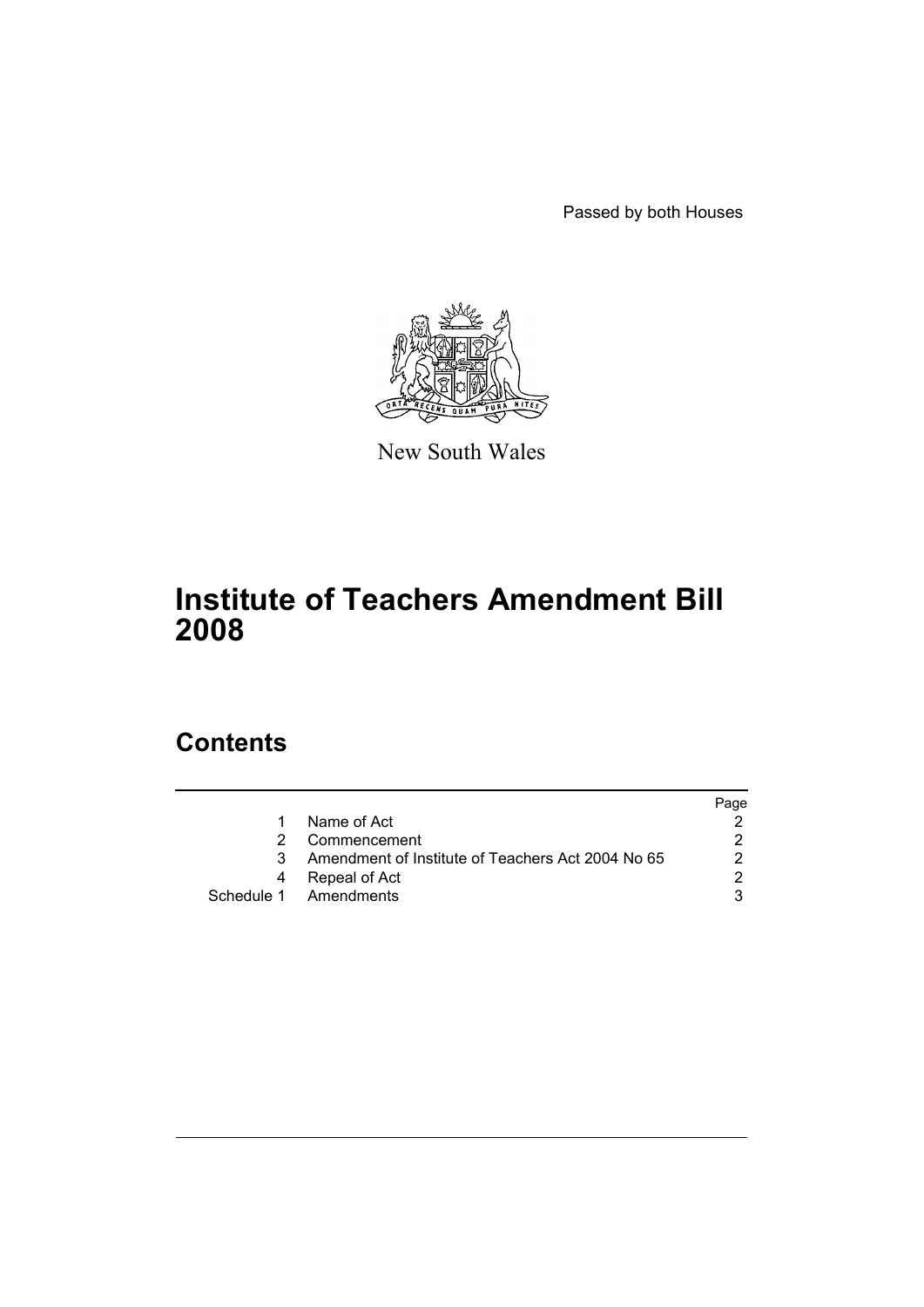*I certify that this public bill, which originated in the Legislative Assembly, has finally passed the Legislative Council and the Legislative Assembly of New South Wales.*

> *Clerk of the Legislative Assembly. Legislative Assembly, Sydney, , 2008*



New South Wales

# **Institute of Teachers Amendment Bill 2008**

Act No , 2008

An Act to amend the *Institute of Teachers Act 2004* to make further provision with respect to the accreditation of teachers; and for other purposes.

*I have examined this bill and find it to correspond in all respects with the bill as finally passed by both Houses.*

*Assistant Speaker of the Legislative Assembly.*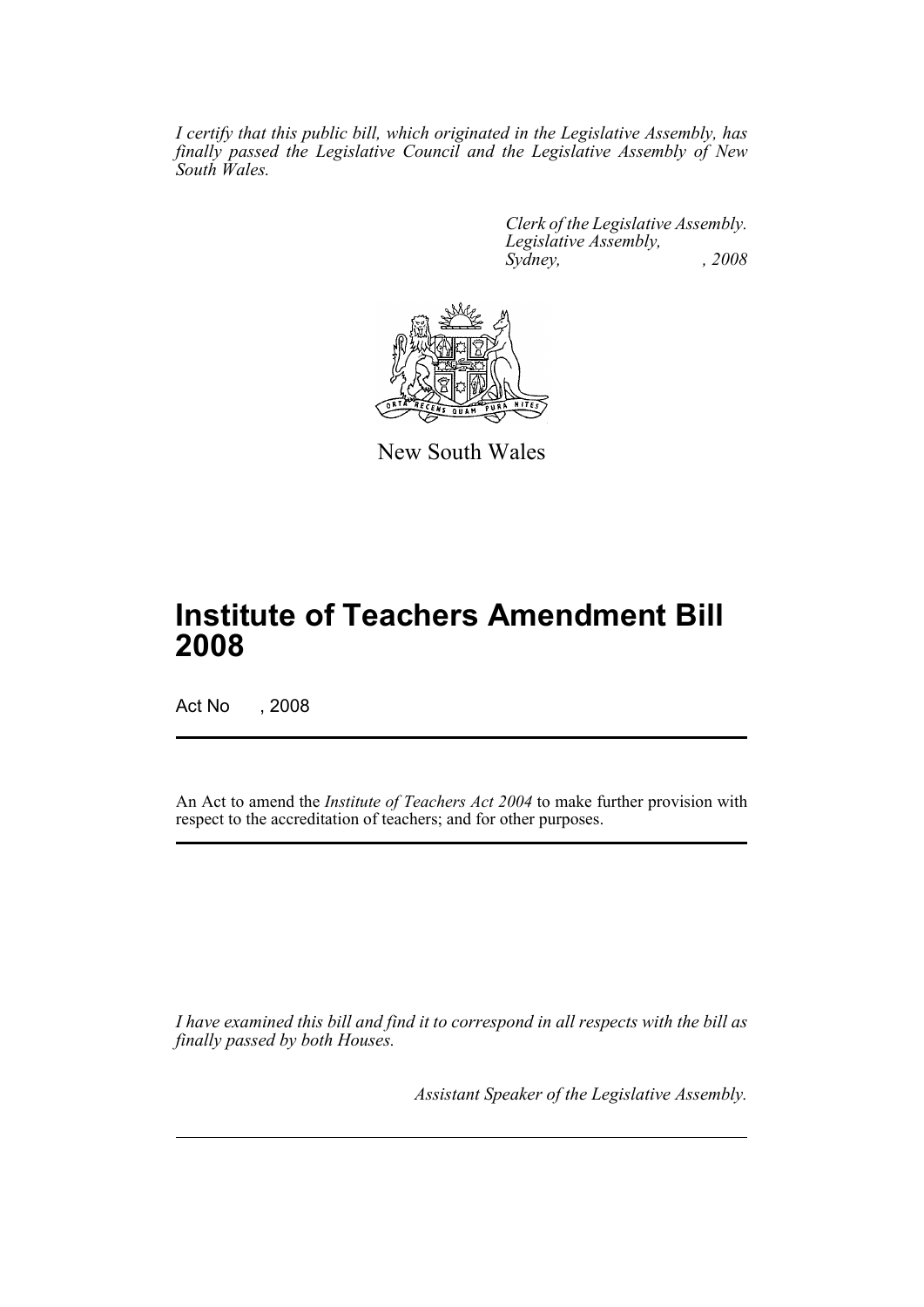## <span id="page-2-0"></span>**The Legislature of New South Wales enacts:**

## **1 Name of Act**

This Act is the *Institute of Teachers Amendment Act 2008*.

## <span id="page-2-1"></span>**2 Commencement**

This Act commences on a day or days to be appointed by proclamation.

## <span id="page-2-2"></span>**3 Amendment of Institute of Teachers Act 2004 No 65**

The *Institute of Teachers Act 2004* is amended as set out in Schedule 1.

## <span id="page-2-3"></span>**4 Repeal of Act**

- (1) This Act is repealed on the day following the day on which all of the provisions of this Act have commenced.
- (2) The repeal of this Act does not, because of the operation of section 30 of the *Interpretation Act 1987*, affect any amendment made by this Act.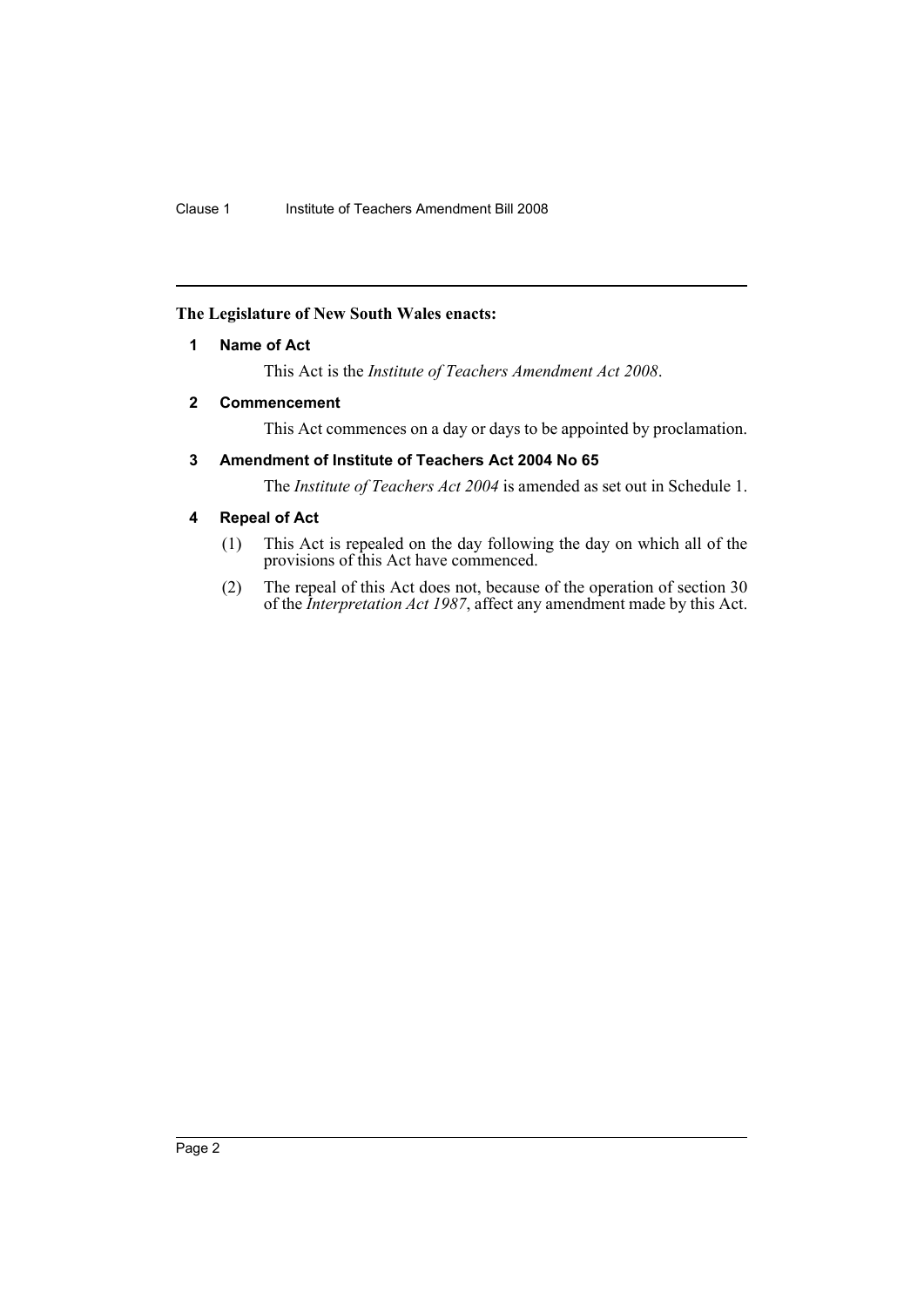Amendments **Amendments** Schedule 1

## <span id="page-3-0"></span>**Schedule 1 Amendments**

(Section 3)

## **[1] Section 3 Definitions**

Insert in alphabetical order in section 3 (1):

*accreditation* means accreditation under Part 4, and includes provisional accreditation or conditional accreditation under that Part.

*curriculum* means the curriculum for primary or secondary schools determined by the Board of Studies in accordance with the *Education Act 1990*.

*serious misconduct* means conduct of a type prescribed by the regulations as serious misconduct for the purposes of this definition.

## **[2] Section 3 (1)**

Omit the definitions of *teach* and *teacher*. Insert instead:

*teach*—see section 3A.

*teacher*—see section 3A.

## **[3] Section 3A**

Insert after section 3:

#### **3A Meaning of "teach" and "teacher"**

- (1) In this Act, *teach* means to undertake duties in a school that include (but are not limited to):
	- (a) the direct delivery of courses of study that are designed to implement the curriculum and the responsibility for assessing student participation, performance and progress in those courses, or
	- (b) the direct delivery of any other course or program for primary, secondary or preschool children (being a course or program prescribed by the regulations, or of a class prescribed by the regulations, for the purposes of this definition) and the responsibility for assessing the participation, performance and progress of children in that course or program.
- (2) A reference in this section to undertaking duties in a school is a reference to undertaking duties on the premises of a school in the course of providing services conducted by the school.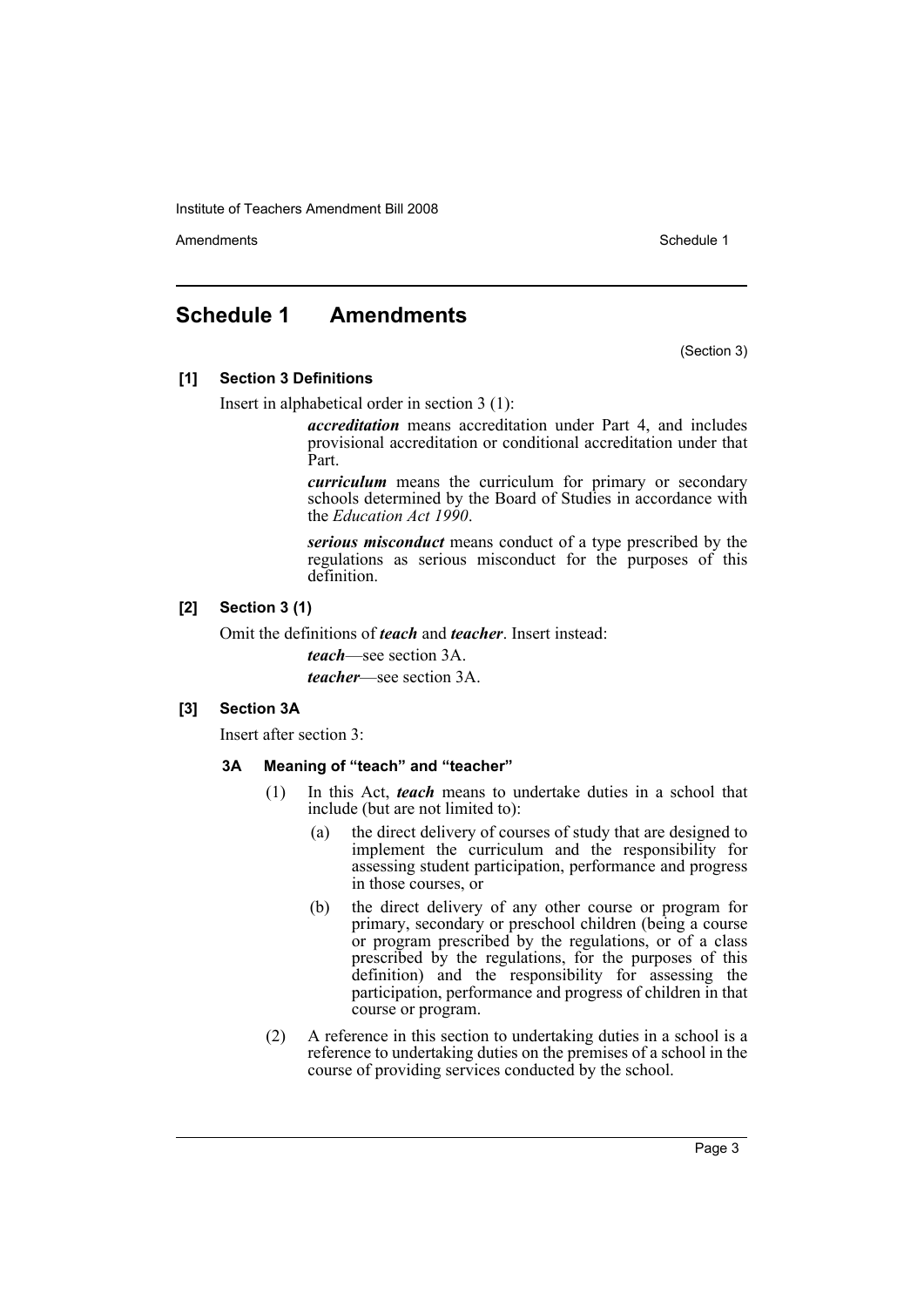Schedule 1 Amendments

(3) In this Act, *teacher* means a person who is, or is to be, employed to undertake any duties referred to in subsection (1) (whether or not the person undertakes any other duties).

#### **[4] Section 13 Membership of Council**

Omit "third" from section 13 (3). Insert instead "sixth".

#### **[5] Section 13 (4A)**

Insert after section 13 (4):

(4A) If a term of office of an elected member of the Council is extended in accordance with the regulations so that the term exceeds 3 years, the part of the term that exceeds 3 years is to be disregarded for the purposes of subsection (4).

#### **[6] Section 18 Accreditation list**

Insert at the end of section 18 (2) (b):

, or

(c) to suspend the accreditation of any person.

## **[7] Section 20 Matters to be dealt with by professional teaching standards**

Insert "or suspension" after "revocation" in section 20 (c).

## **[8] Section 24**

Omit the section. Insert instead:

## **24 General grounds for revocation of accreditation**

- (1) Without limiting any other provision of this Part, a teacher accreditation authority may revoke the accreditation of a person in accordance with this section.
- (2) The accreditation of a person who is or was employed as a teacher may be revoked on any of the following grounds:
	- (a) the authority is satisfied that the person is a prohibited person within the meaning of Division 1 of Part 7 of the *Commission for Children and Young People Act 1998*,
	- (b) the person is found guilty of a serious offence, being an offence prescribed by the regulations, or that is of a class of offences prescribed by the regulations, for the purposes of this paragraph,
	- (c) the person is found guilty more than once in the 5-year period immediately before the revocation of a non-serious offence, being an offence prescribed by the regulations, or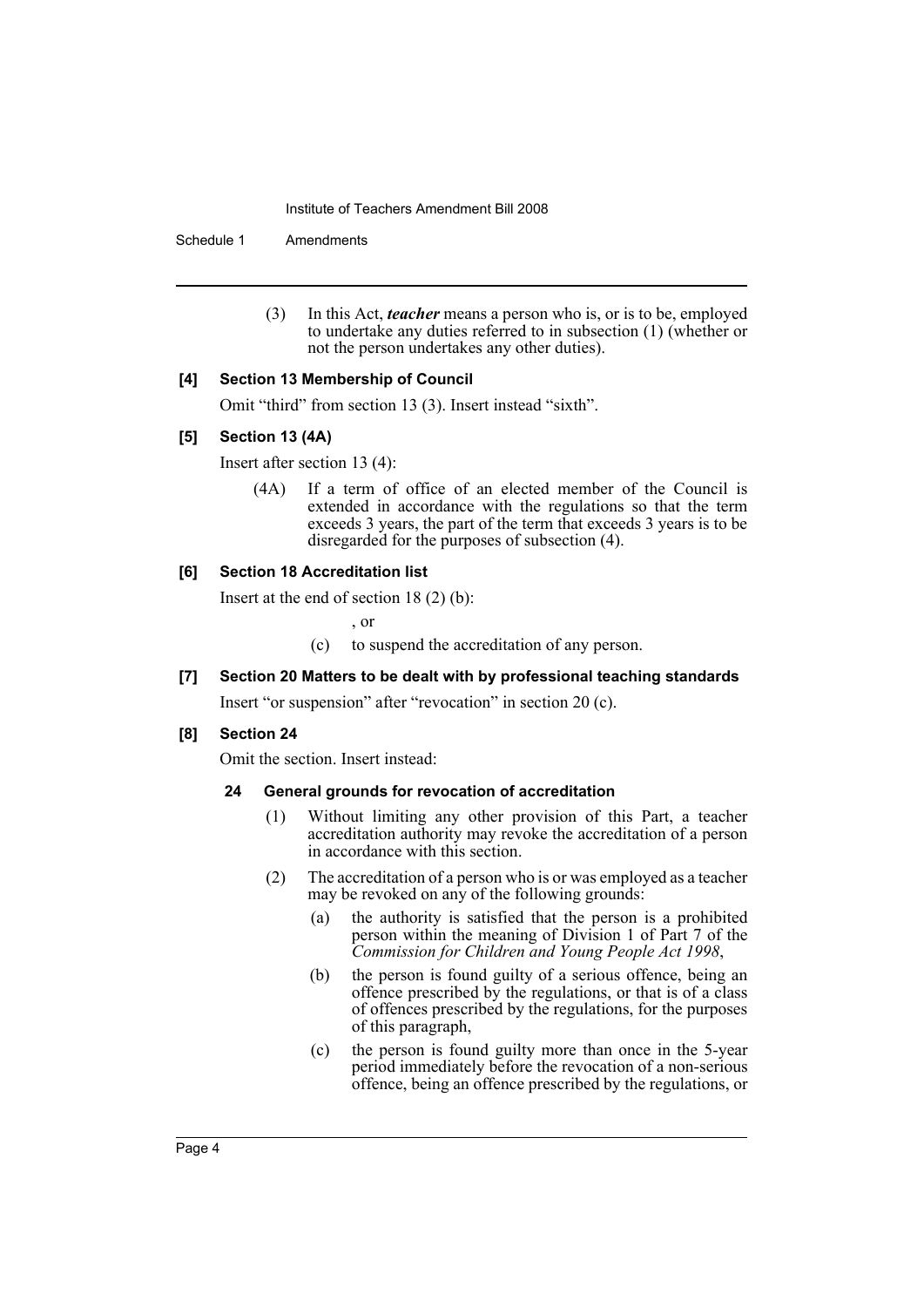Amendments **Amendments** Schedule 1

that is of a class of offences prescribed by the regulations, for the purposes of this paragraph that involves an act or conduct that would reflect adversely on a teacher's professional standing or integrity or suitability or competence to teach,

- (d) the authority is satisfied that the person, because of serious misconduct, has been dismissed from employment as a teacher (whether permanent, temporary or casual) or has been included in the list of persons maintained by the Director-General under section 7 (1) (e) of the *Teaching Service Act 1980* as a person who is not to be employed in the Teaching Service,
- (e) the authority is satisfied that the person has failed to comply with any condition to which the person's accreditation is subject.

**Note.** Sections 33, 38, 39 (5) and 40 (4) provide other grounds for the revocation of a person's accreditation.

#### **[9] Sections 24A–24C**

Insert after section 24:

#### **24A Suspension of accreditation**

- (1) A teacher accreditation authority may suspend the accreditation of a person:
	- (a) on any ground on which the authority may revoke the person's accreditation, or
	- (b) if disciplinary proceedings against the person are pending in relation to alleged serious misconduct, or
	- (c) if proceedings against the person for an offence are pending and, were the person to be found guilty of the offence, the authority would have grounds to revoke the accreditation.

**Note.** Section 24 (2) (e) provides that one of the grounds for revocation of accreditation is a failure to comply with a condition of the accreditation. Section 25 (3) provides that payment of the annual fee is a condition of accreditation.

- (2) A teacher accreditation authority must review the authority's suspension of a person's accreditation at least every 3 months and must remove the suspension in the following circumstances:
	- (a) if the suspension was imposed because of pending disciplinary proceedings and those proceedings have been finalised with no finding that the person has engaged in serious misconduct,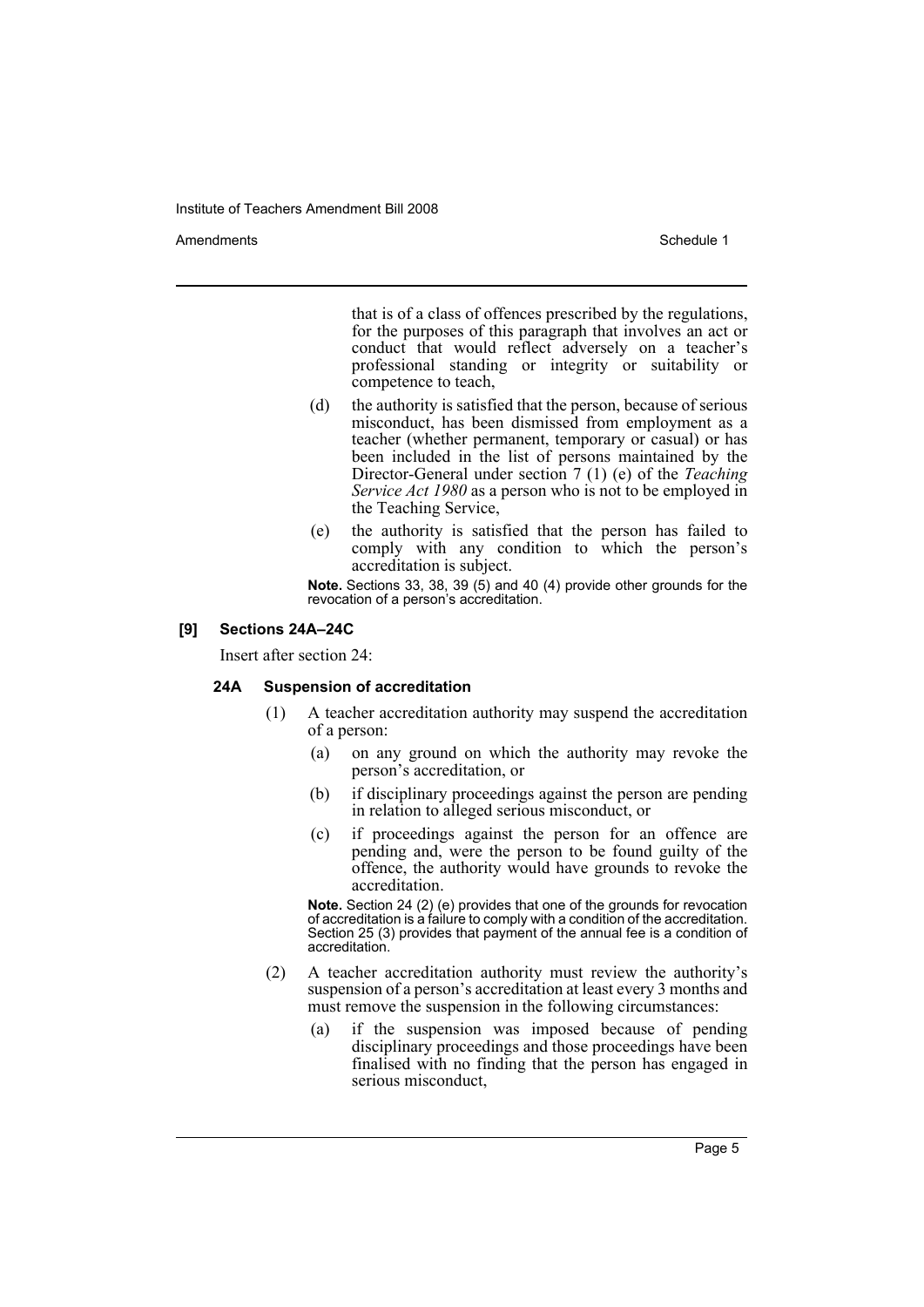Schedule 1 Amendments

- (b) if the suspension was imposed because of pending proceedings for an offence and the person has been found not guilty of the offence or the proceedings have been withdrawn or dismissed,
- (c) if the suspension was imposed on a ground referred to in subsection  $(1)$  (b) or  $(c)$  and a finding that the person has engaged in serious misconduct has been made against the person in the relevant disciplinary proceedings, or a finding of guilt has been made against the person in the relevant proceedings for an offence, but the authority has not taken action to revoke the person's accreditation within a reasonable period having regard to the circumstances of the case.
- (3) Subsection (2) does not apply to the suspension of a person's accreditation for failure to pay the annual fee required under section 25.
- (4) A person's accreditation is not in force during any period for which it is suspended.

#### **24B Criteria for determining revocation or suspension of accreditation on general grounds**

A teacher accreditation authority is to take account of the following matters (where appropriate) when determining whether to revoke a person's accreditation under section 24 or suspend a person's accreditation under section 24A:

- (a) the nature and seriousness of the conduct concerned,
- (b) the frequency of the conduct concerned,
- (c) the recency of the conduct concerned,
- (d) any other matter that is required to be taken into account by the procedures and guidelines in the professional teaching standards (as referred to in section  $20$  (c)).

## **24C Notice to be given of intention to suspend or revoke accreditation**

- (1) A teacher accreditation authority may suspend or revoke a person's accreditation only after having served on the person written notice of its intention to suspend or revoke the accreditation setting out its reasons.
- (2) The notice must include a statement that the person concerned may make submissions to the teacher accreditation authority in relation to the proposed suspension or revocation within 14 days after the date of the notice.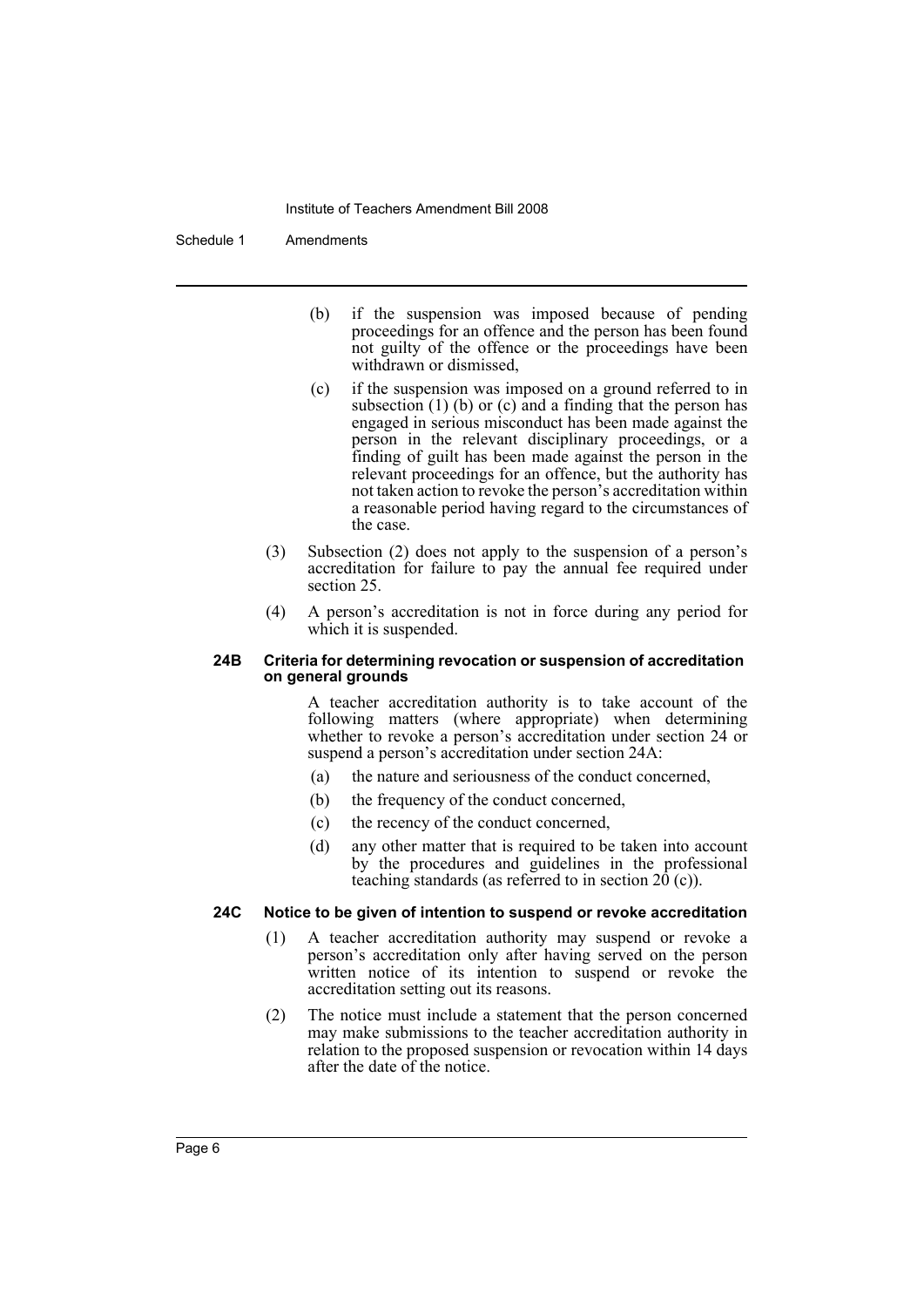Amendments **Amendments** Schedule 1

#### **[10] Section 27 Review by Administrative Decisions Tribunal of accreditation decisions**

Insert "or suspension" after "revocation" in section 27 (1) (b).

### **[11] Section 28 Definitions**

Insert at the end of paragraph (c) of the definition of *new scheme teacher* before the note to the definition:

- , or
- (d) a person:
	- (i) who was, immediately before the relevant date, the holder of a tertiary or teaching qualification prescribed by the regulations, and
	- (ii) who, at any time after the relevant date, commences to teach following an absence from actual classroom teaching of 5 or more years, regardless of whether the person remained employed as a teacher during that absence.

#### **[12] Section 28, definition of "relevant date"**

Insert "or, if the regulations prescribe a different date in respect of a class of new scheme teachers (either in relation to all of the provisions of this Division or in respect of specified provisions of this Division), the prescribed date" after "commences".

#### **[13] Section 28 (2) and (3)**

Insert at the end of section 28:

- (2) If a teacher accreditation authority certifies in writing that it is of the opinion that a specified person has undertaken duties in an area of relevance to the professional teaching standards during a specified period, that period is taken to be a period of actual classroom teaching for the purposes of paragraph (d) (ii) of the definition of *new scheme teacher*.
- (3) The regulations may prescribe duties that are to be taken to be, or are to be taken not to be, in an area of relevance to the professional teaching standards for the purposes of the issuing of a certificate under subsection (2).

## **[14] Section 29 Employment of new scheme teachers**

Insert after section 29 (2):

(3) The employment of a person as a new scheme teacher may be terminated if the person's accreditation is revoked.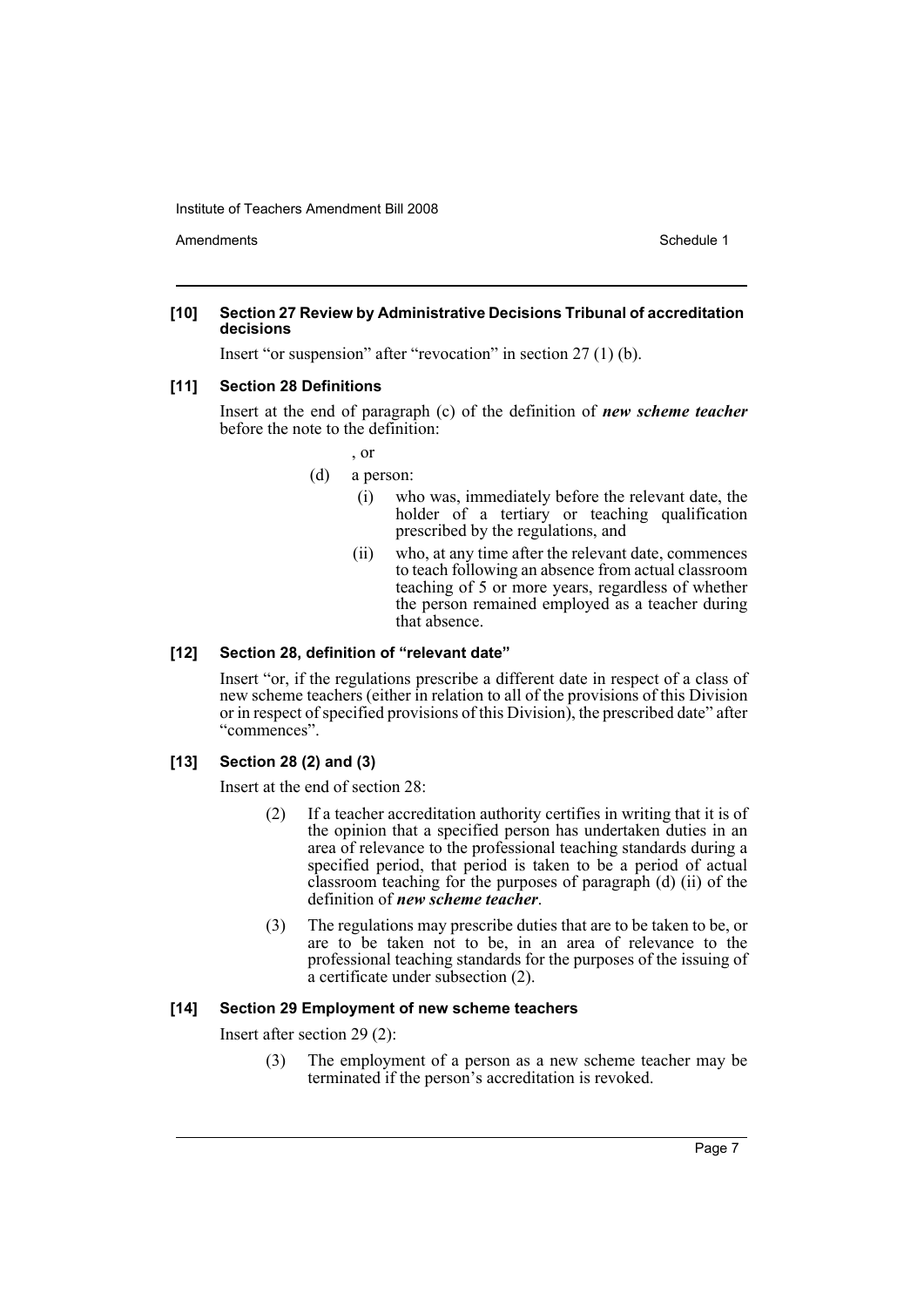Schedule 1 Amendments

- (4) A person who is a new scheme teacher may be suspended from employment as a teacher during any period in which the person's accreditation is suspended.
- (5) For the purposes of subsection (2), a person who is suspended from employment as a teacher under this section for any period is taken not to be employed as a teacher during that period.
- (6) Nothing in this section requires an employer who terminates or suspends the employment of a person as a new scheme teacher in accordance with this Act to provide alternative employment to the person.

#### **[15] Section 34 Definitions**

Insert "or, if the regulations prescribe a different date in respect of a class of transition scheme teachers (either in relation to all of the provisions of this Division or in respect of specified provisions of this Division), the prescribed date" after "commences" in the definition of *relevant date*.

#### **[16] Section 35 Employment of transition scheme teachers**

Insert after section 35 (2):

- (3) The employment of a person as a transition scheme teacher may be terminated if the person's accreditation is revoked.
- (4) A person who is a transition scheme teacher may be suspended from employment as a teacher during any period in which the person's accreditation is suspended.
- (5) For the purposes of subsection (2), a person who is suspended from employment as a teacher under this section for any period is taken not to be employed as a teacher during that period.
- (6) Nothing in this section requires an employer who terminates or suspends the employment of a person as a transition scheme teacher in accordance with this Act to provide alternative employment to the person.

## **[17] Section 42A**

Insert after section 42:

#### **42A Payment of suspended teachers**

(1) A person may be suspended without pay in relation to his or her employment as a teacher for any period or part of a period during which that employment is required to be suspended under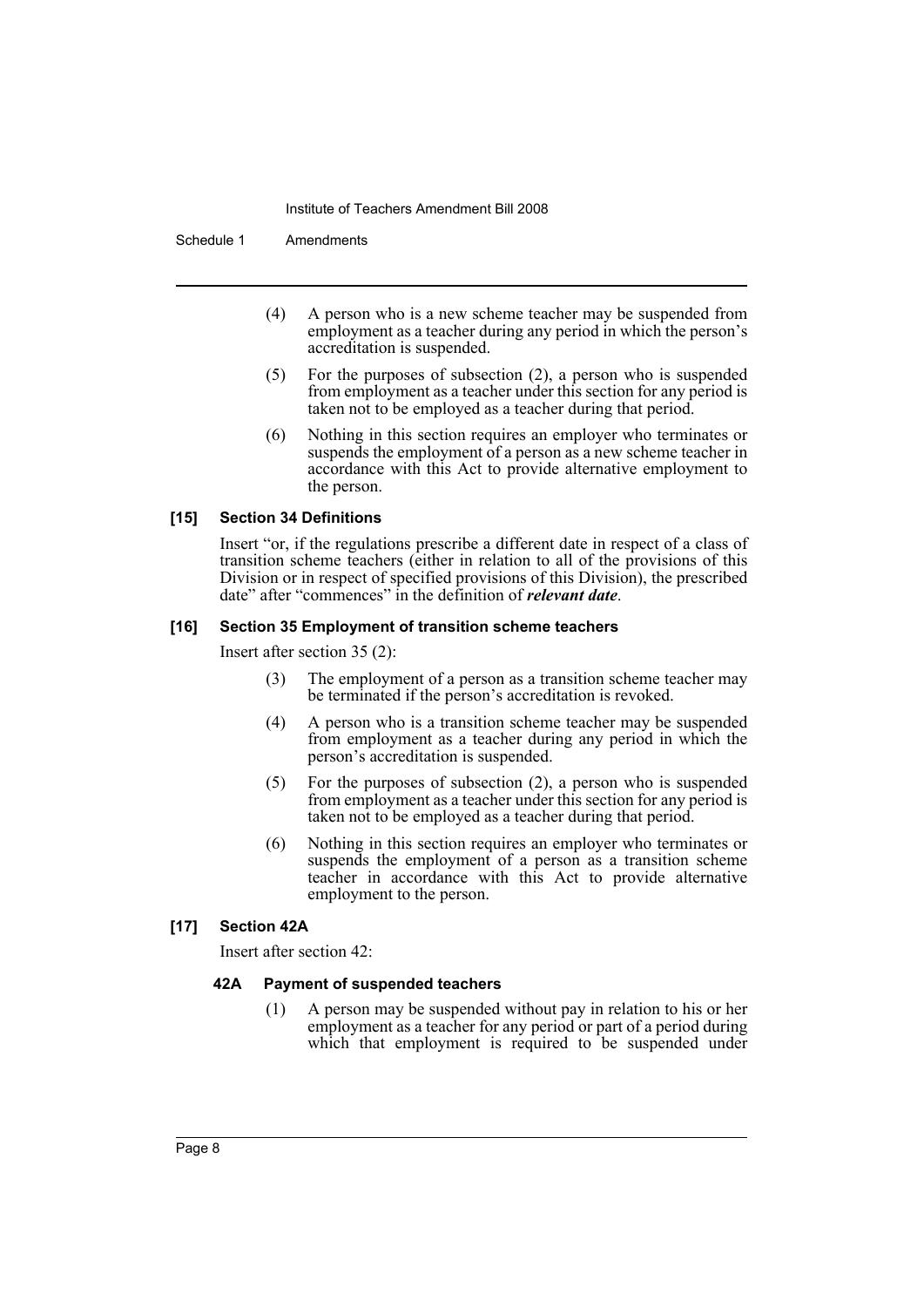Amendments **Schedule 1** and the set of the set of the set of the set of the set of the set of the set of the set of the set of the set of the set of the set of the set of the set of the set of the set of the set of the set

section 29 or 35 as a result of the suspension of the person's accreditation for a failure to comply with any condition to which the person's accreditation is subject.

- (2) Any amount payable to a person in relation to his or her employment as a teacher in a government school:
	- (a) may only be withheld under this section if the Director-General so directs, and
	- (b) if so withheld, is forfeited to the State unless the Director-General otherwise directs.

### **[18] Section 43 Institute of Teachers Fund**

Insert "and charges" after "fees" in section 43 (1) (a).

#### **[19] Section 47 Relationship of Act with other instruments**

Omit section 47 (2). Insert instead:

(2) No contract, agreement or industrial instrument operates to annul, vary or exclude any of the provisions of this Act or the regulations.

## **[20] Section 50 Recovery of money**

Omit "fee due to the Institute".

Insert instead "fee or charge due and payable under this Act".

#### **[21] Section 51A**

Insert after section 51:

#### **51A Service of documents generally**

- (1) A document that is authorised or required by this Act or the regulations to be served on any person (other than the Institute) may be served by:
	- (a) in the case of a natural person:
		- (i) delivering it to the person personally, or
		- (ii) sending it by post to the address specified by the person for the giving or service of documents or, if no such address is specified, the residential or business address of the person last known to the person giving or serving the document, or
		- (iii) sending it by facsimile transmission to the facsimile number of the person, or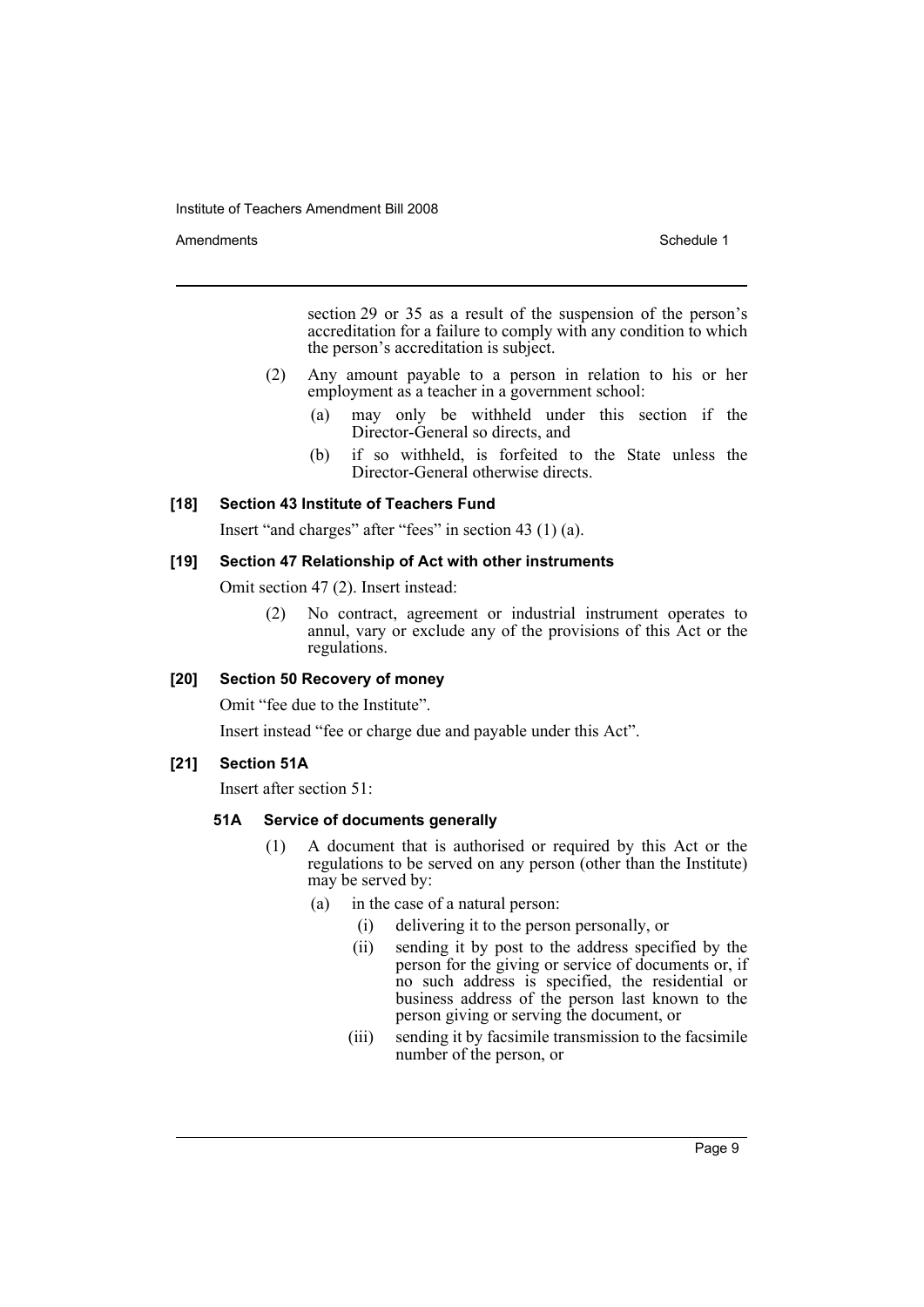#### Schedule 1 Amendments

- (b) in the case of a body corporate:
	- (i) leaving it with a person apparently of or above the age of 16 years at, or by sending it by post to, the head office, a registered office or a principal office of the body corporate or to an address specified by the body corporate for the giving or service of documents, or
	- (ii) sending it by facsimile transmission to the facsimile number of the body corporate.
- (2) Nothing in this section affects the operation of any provision of a law or of the rules of a court authorising a document to be served on a person in any other manner.

## **[22] Section 52 Regulations**

Insert after section 52 (1):

- (1A) In particular, the regulations may make provision for or with respect to the following:
	- (a) fees and charges for services provided under this Act, including prescribing the basis on which any such fee or charge is to be determined and the waiver of any such fee or charge,
	- (b) without limiting paragraph (a), fees and charges in relation to the assessment by the Institute, on application, of a course, program, person or body for the purpose of providing advice to the Minister under section  $\bar{7}$  (3).

## **[23] Section 55 Review of Act**

Omit "The" from section 55 (2). Insert instead "A".

#### **[24] Section 55 (4) and (5)**

Insert after section 55 (3):

- (4) A further review is to be undertaken as soon as possible after the period of 5 years from the date of assent to the *Institute of Teachers Amendment Act 2008*.
- (5) A report on the outcome of the further review is to be tabled within 12 months after the end of that period of 5 years.

#### **[25] Schedule 3 Savings and transitional provisions**

Insert at the end of clause 1 (1):

*Institute of Teachers Amendment Act 2008*